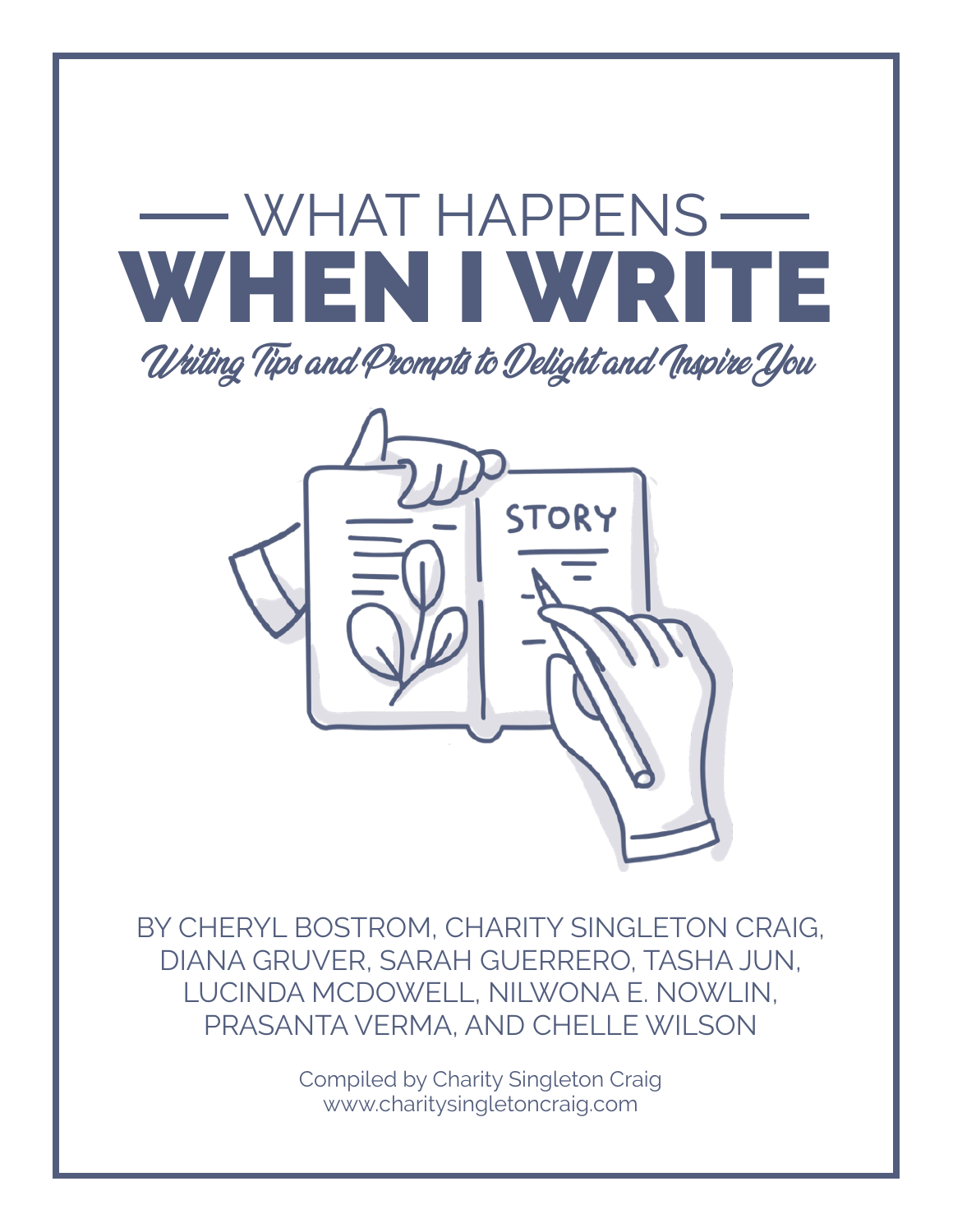the writing life is immensely personal and as different among writers as the people living it. It's impossible to look at another writer and see exactly what the writing life will look like for us.

That's not to say we can't learn from the writing lives of others, though. Often, when we're staring at the blank page or stuck with too much life and not enough writing, the way we begin to imagine ourselves writing again is to see how others are doing it.

It's in this spirit that I invited eight writers, all fellow members of The Redbud Writers Guild, to join me with a brief explainer about how their writing and writing life works, along with a prompt to help you try yourself. Some of these prompts are about the writing process, others are about the writing life. All of them are honest and beautiful and inspiring. You'll have to keep reading to see for yourself.



When I invited these writers to join me, I offered my own version as a model for them to see what I had in mind. So I'll begin there, with what happens when I write, to give you an idea of how this workbook will unfold. I encourage you to try all nine prompts in your own writing life … to see what happens when YOU write!

**International Contract Contract Contract Contract Contract Contract Contract Contract Contract Contract Contract Contract Contract Contract Contract Contract Contract Contract Contract Contract Contract Contract Contract** 

### 1. When I write …

I usually look for connections between the things around me that might not otherwise be obvious. Once I'm paying attention, suddenly a conversation with a friend, an online article, and a TV sitcom all might contain a similar thread, and that's the topic waiting for me to write about.

I like to think it's a version of the Baader-Meinhof Phenomenon, or Frequency Bias, where something I recently learned or paid attention to suddenly appears 'everywhere.' For me it happened when I started noticing red Chevy Equinoxes all over the road *only after I started driving one*.

You might also just call this practice "following your curiosity," or allowing something interesting in one part of your life to give you the eyes and ears to find it in other parts.

# Now you try it.

When something piques your interest this week—whether in a sermon, a discussion, or even a story told over dinner—make note of it. Write it down, even. Then pay attention to see how that theme shows up in other areas of your life, and write those down too. (If nothing shows up, then you might have to go looking a little, but trust the process.)

Once you have three or four things written down, do some free-writing about the connection between them. Be creative. Don't edit yourself. If you sense even the weakest thread, pull on it and see what unravels.

..................................................................................................................................................................................................................................................

..................................................................................................................................................................................................................................................

..................................................................................................................................................................................................................................................

**2**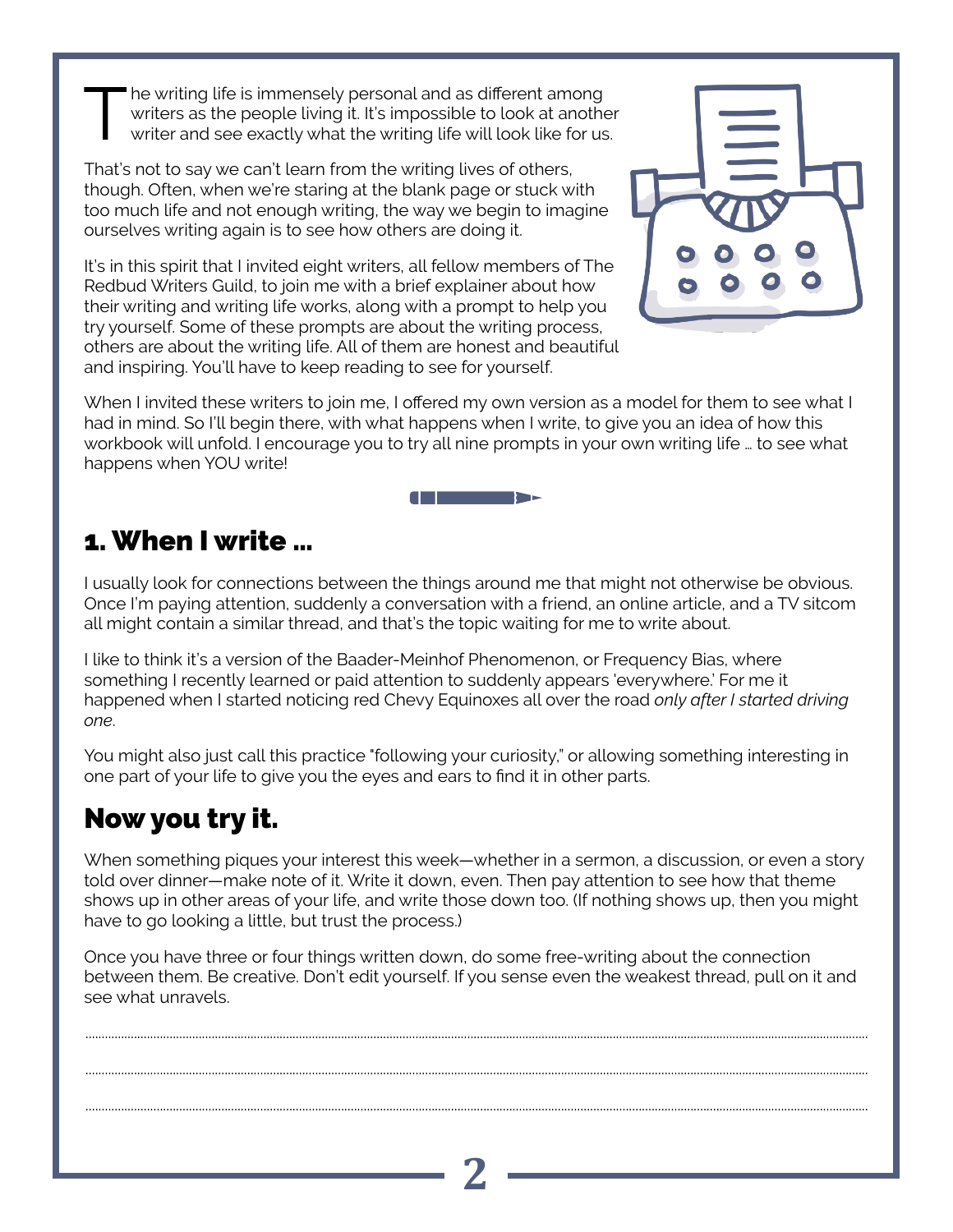

I sometimes feel like there's an invisible wall between me and the sea of white in front of me. I often need help unlocking the tangled mess of what's in my heart and mind before I can befriend a blank page.

Listening to music, reading poetry, looking at artwork in a book or museum, or taking a walk under the cover of trees almost always helps me. Observing and immersing myself in art that I didn't create somehow helps to untangle and pull out thoughts and emotions word by word.

*[Tasha Jun](https://tashajun.com/) is a melancholy dreamer, a biracial Korean American storyteller, wife to Matt, and mama to three. As long as she can remember, she's lived and stood in places where cultures collide. Writing has always been the way God has led her towards home and the hope of shalom. She's currently writing her first book on identity and belonging, due to release in 2023. [Subscribe to her newsletter](http://bit.ly/3C1JDtb) or find her on [Instagram.](http://www.instagram.com/tashajunb)*

It can feel counterintuitive to focus on another person's artwork or stanzas, but in many ways, all of our unique stories and expressions give us reflections of one another.

- One person's painting of wilting flowers reminds me of what I (or my characters) am longing for in my own life.
- The canopy of trees whose leaves clap for us with the help of the wind, reminds me that I'm not alone and have something to say about that.
- Music pulls at my heartstrings, and another person's song about love or loss or beauty shows me how to write what's inside my heart with honesty and bravery.

**3**

### Now you try it.

Give your eyes a break from your own page, offer your mind a break from your own efforts to organize its contents, and focus on the work of someone else. Pick one of these art forms and allow yourself to get lost for a while.

Let the words or colors wash over you as if your only job is to observe, think, and feel what you see or hear. May the company of another's song, poetry, canvas, or the trees guide you.

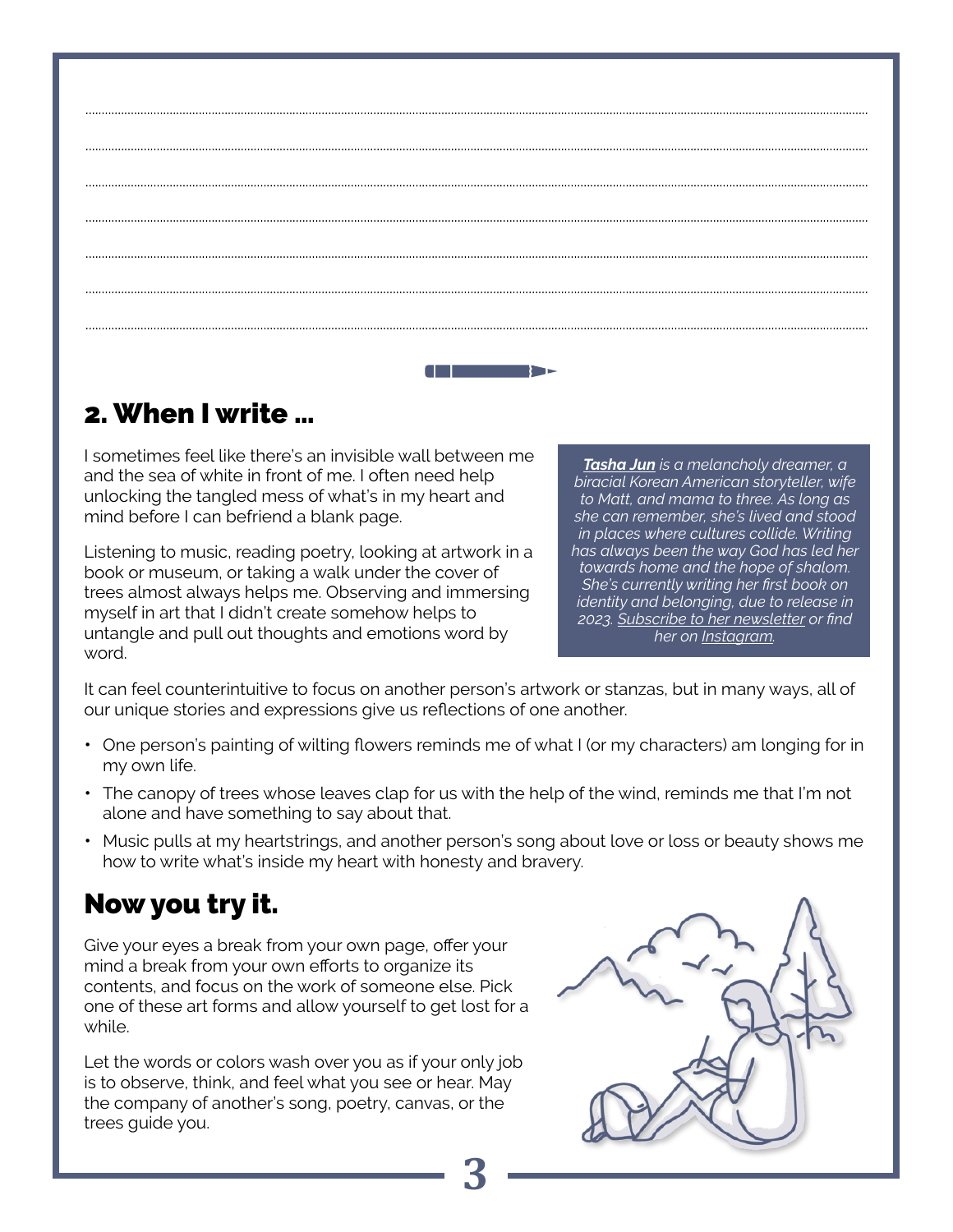

### 3. When I write ...

I begin by laughing. I've long known that my creativity increases when I'm playful. A buoyant mood veers my brain from that flat, straight road of linear production onto trails friendly to unusual correlations and innovation.

Even if my day's assignment takes me into dark or difficult issues, laughing before I engage my pen helps me be nimbler and more inventive in how I address them. Research bears this out; those who practice

For most of her life, Pacific Northwest naturalist, photographer, and awardwinning author **Cheryl Grey Bostrom**, M.A., has lived in the rural and wild lands than infuse her writing. Her work has appeared in a variety of publications, two non-fiction books, and now a novel: Sugar Birds, released in August 2021.

improvisational comedy generate more creative ideas. Laughter taps different neural pathways than stress and anxiety do-better pathways, prone to a mental roominess that lets ideas flow.

### Now you try it.

So what's my humor go-to? Puns. They get me every time. And judging by the huge online community of punsters, I'm not alone. If, however, wordplay isn't for you, find something to make you laugh before your write-even if no "pun in ten did." LOL!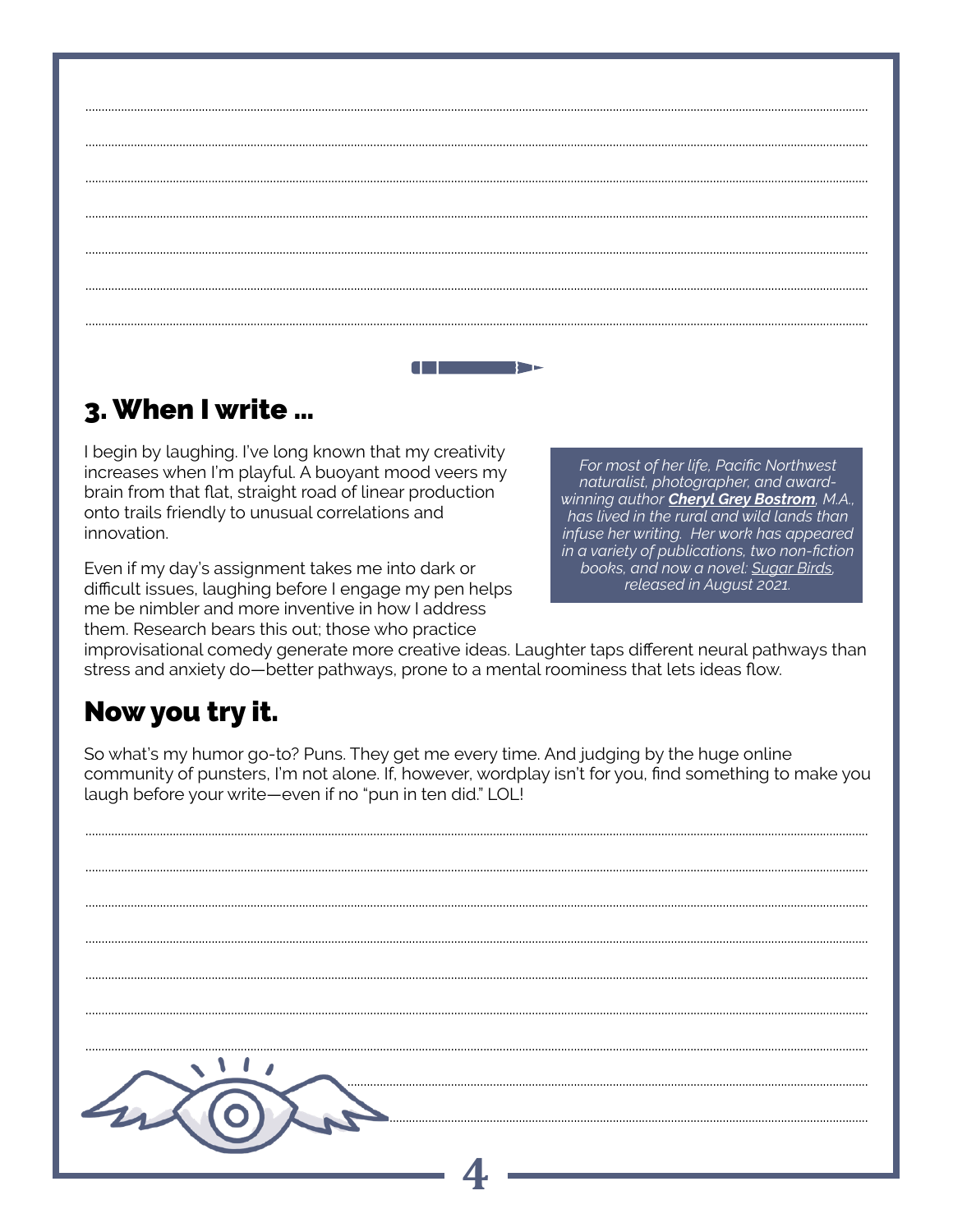the "Muse" does not frequently come when bidden. Some days the words flow freely, but too often, I have stared at an empty screen, my cursor blinking at me mockingly. On such days, when words are sluggish to come, it can be hard to know where to start, hard to know how to get past the brain block or the distractions. It's even harder to follow Anne Lamott's oft-quoted writing advice to "keep your butt in the chair."

In such moments, I close my laptop and pull out a notebook and a pen. Slowing down to the pace of the flow of ink from my pen is often enough to focus my mind.

*Diana Gruver writes about discipleship and spiritual formation in the every day. She is the author of [Companions in the](https://www.amazon.com/Companions-Darkness-Saints-Struggled-Depression/dp/0830848282/)  [Darkness: Seven Saints Who Struggled](https://www.amazon.com/Companions-Darkness-Saints-Struggled-Depression/dp/0830848282/)  [with Depression and Doubt. Diana lives in](https://www.amazon.com/Companions-Darkness-Saints-Struggled-Depression/dp/0830848282/) Pennsylvania, where she can often be found singing in the kitchen with her husband and ever-curious daughter. You can connect with her at [www.dianagruver.com,](http://www.dianagruver.com) or on [Facebook](https://www.facebook.com/dianagruverwriter) or [Twitter.](https://twitter.com/dianagruver)*

If this alone doesn't help, I set a timer for fifteen minutes and start with where I am.

*What does my body feel like in the chair? What does that coffee smell like, now lukewarm in my mug? Where do those thoughts lead that seemed too distracting to consider before?*

**I DE L'ANSIER** 

Anchoring myself in the physical space around me and on the thoughts at the forefront of my mind gives me a place to start, and sometimes surprisingly attunes me to a topic or theme I need to devote more time to, well past my timer's ring.

#### Now you try it.



If you normally type to write, leave the technology behind for a few minutes and write with pen and paper. Pay attention to where you are in this moment, and try to describe your physical space with as much detail as possible. Resist editing or forcing what you're writing into a coherent piece. Just keep the pen moving and follow where your thoughts and observations lead.

...................................................................................................................................................................................

...................................................................................................................................................................................

...................................................................................................................................................................................

..................................................................................................................................................................................................................................................

..................................................................................................................................................................................................................................................

..................................................................................................................................................................................................................................................

..................................................................................................................................................................................................................................................

..................................................................................................................................................................................................................................................

..................................................................................................................................................................................................................................................

..................................................................................................................................................................................................................................................

..................................................................................................................................................................................................................................................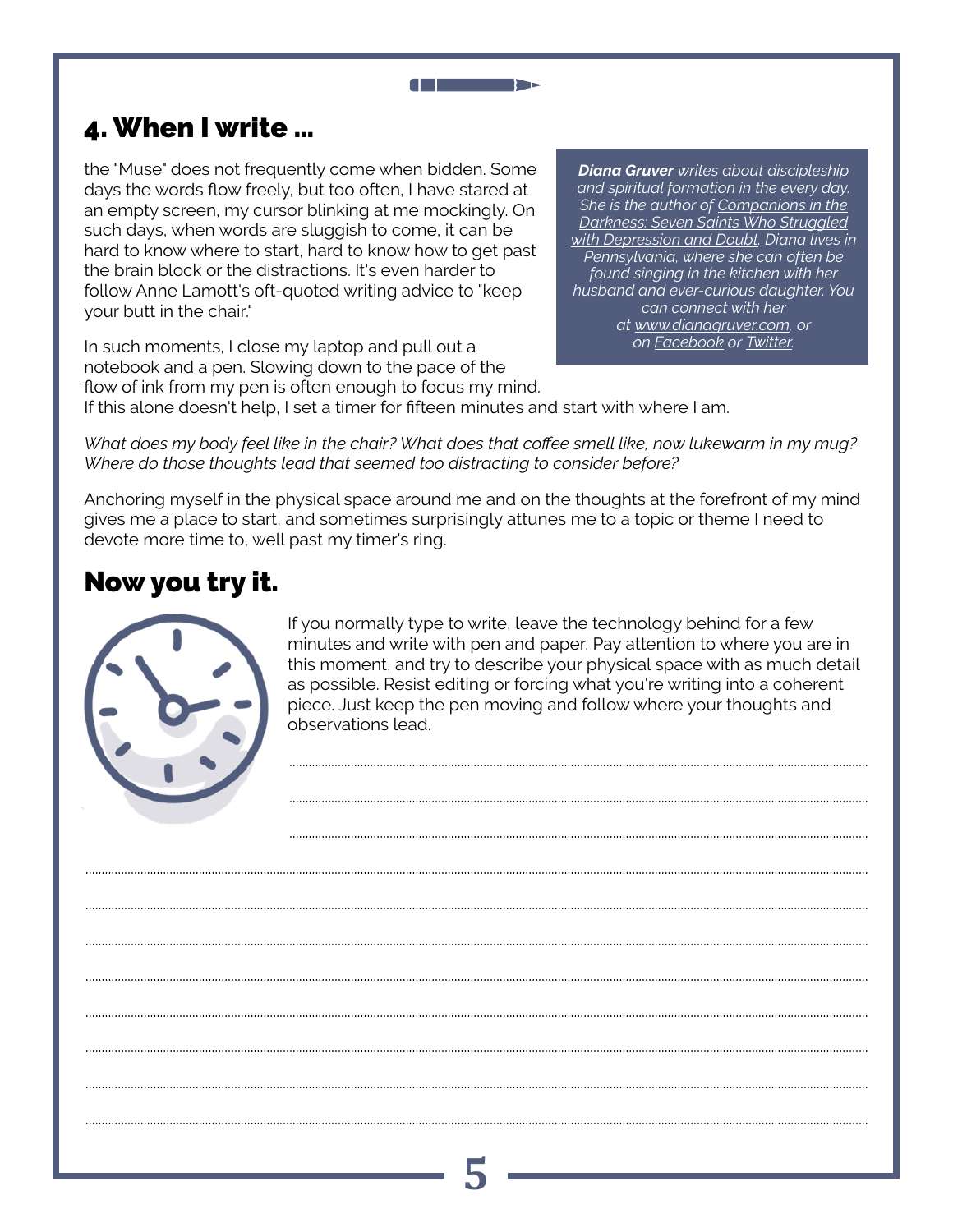I often turn to poetry for inspiration. Using only a few words, poems convey deep meaning, crafting language in original and unexpected ways. Poems are creative, and challenge me to consider different possibilities and perspectives. In addition to the fresh vision poetry offers me in my own writing, I also read poetry because it reminds me of our shared experiences as humans living

*Prasanta Verma is a nonfiction writer and poet who longs to inspire you with words. You can follow her on IG @prasantaverma and subscribe to her writerly newsletter via her website [https://prasantaverma.com/.](https://prasantaverma.com/)*

life together on this planet. And finally, I delight in the beauty of the verses, and find reading poetry to be both therapeutic and calming as well as provocative and thoughtful.

**I DE L'ANSIER** 

Poetry offers rich lines like these:

- Season of mists and mellow fruitfulness (Keats)
- And I shall have some peace there, for peace comes dropping slow / Dropping from the veils of the morning to where the cricket sings (Yeats)
- Whoever you are, no matter how lonely, / the world offers itself to your imagination (Mary Oliver)
- Notice how each particle moves, / Notice how everyone has just arrived here from a journey (Rumi)
- The frost performs its secret ministry / Unhelped by any wind (Coleridge)
- Let the cricket take up chafing / as a woman takes up her needles / and her yarn. Let evening come. (Jane Kenyon)

..................................................................................................................................................................................................................................................

..................................................................................................................................................................................................................................................

..................................................................................................................................................................................................................................................

..................................................................................................................................................................................................................................................

..................................................................................................................................................................................................................................................

..................................................................................................................................................................................................................................................

..................................................................................................................................................................................................................................................

**6**

# Now you try it.

Try this fun little exercise while reading poetry for inspiration. Find a poem to read. Choose 6-10 words from the poem. Next, start writing a new poem, incorporating the words from your list into your new poem about any topic. Give yourself 10-15 minutes to write your new "found" poem. It doesn't have to rhyme. Poetry is often unstructured and free. It doesn't have to be perfect. The idea is to develop imagery, metaphor, or a sentence you might not otherwise have uncovered. (Note: If you end up posting or publishing your "found" poem, remember to always give credit back to the original poet.)

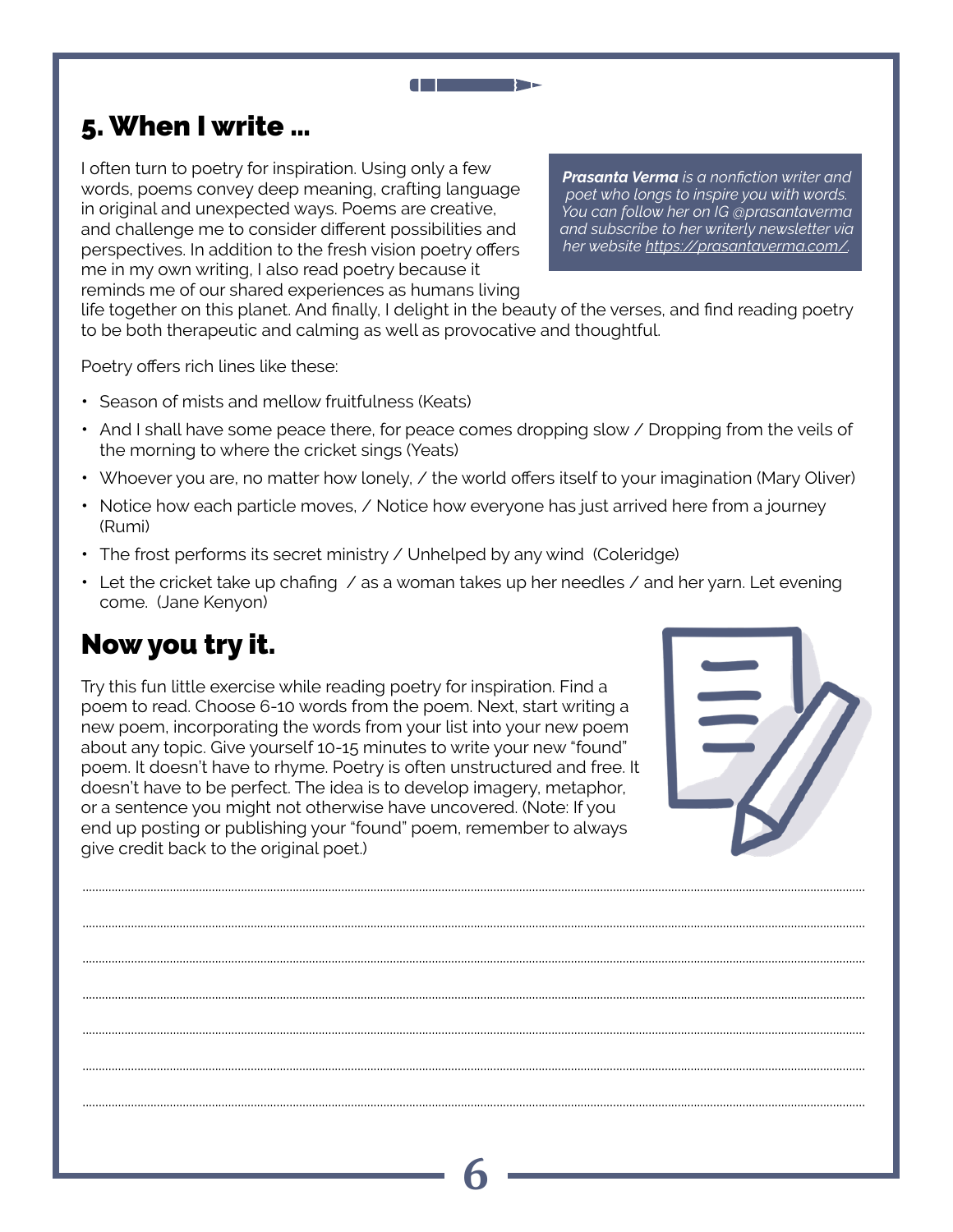I try not to rush the process. Experience has taught me that my best writing comes as a result of letting things marinate. So, when I receive a writing assignment, I read through all the details carefully, making note of the topic/theme, related Bible passages, etc. Then, I tuck it all away into the back of my mind and go on about life.

After a while, ideas start to find their way to me. Sometimes, it may be a line from a television show, a random image in nature that catches my eye, or even the recollection of other information I've filed away in my

*Nilwona Nowlin is a redemptive artist, someone who uses the transformative power of the arts to help bring individuals and communities closer to God's shalom. She writes in multiple genres, but fiction is her passion. Nilwona is also a chaplain and minister in Chicago. You can connect with her at <http://nilwona.com/> and on [Facebook](https://www.facebook.com/TheDreamerSpeaks) or [Twitter](https://twitter.com/nilwona). Check out her TEDx talk [here.](https://www.youtube.com/watch?v=dGFAxzwaTKc)*

mental library. As the ideas come to me, I jot them down. After an appropriate period of time, I finally sit down with my notes and begin to write. Usually, the piece mostly writes itself! I have to caution you, this method works best when you're not working on a short deadline.

**I DE L'ANSIER** 

### Now you try it.

The next time you have a writing deadline that's more than a week away, try letting it marinate. Keep your eyes and ears open for ideas, and be sure to jot them down! (While this works best with longer deadlines, you can try to modify your timeline for shorter deadlines.)

# 7. When I write …

I rely on the techniques of good storytelling. Just because I write non-fiction doesn't mean I can't tell stories. Narrative non-fiction employs good storytelling to offer an important takeaway.

**All Dealers and Dealers** 

While strong characterization, dialogue, and context are important, the key is in the details. Details are what help a writer to heed the advice "Show, don't tell."

**7**

Be specific. For instance, compare these two sentences:

1. I walked to my truck that morning and drove to work.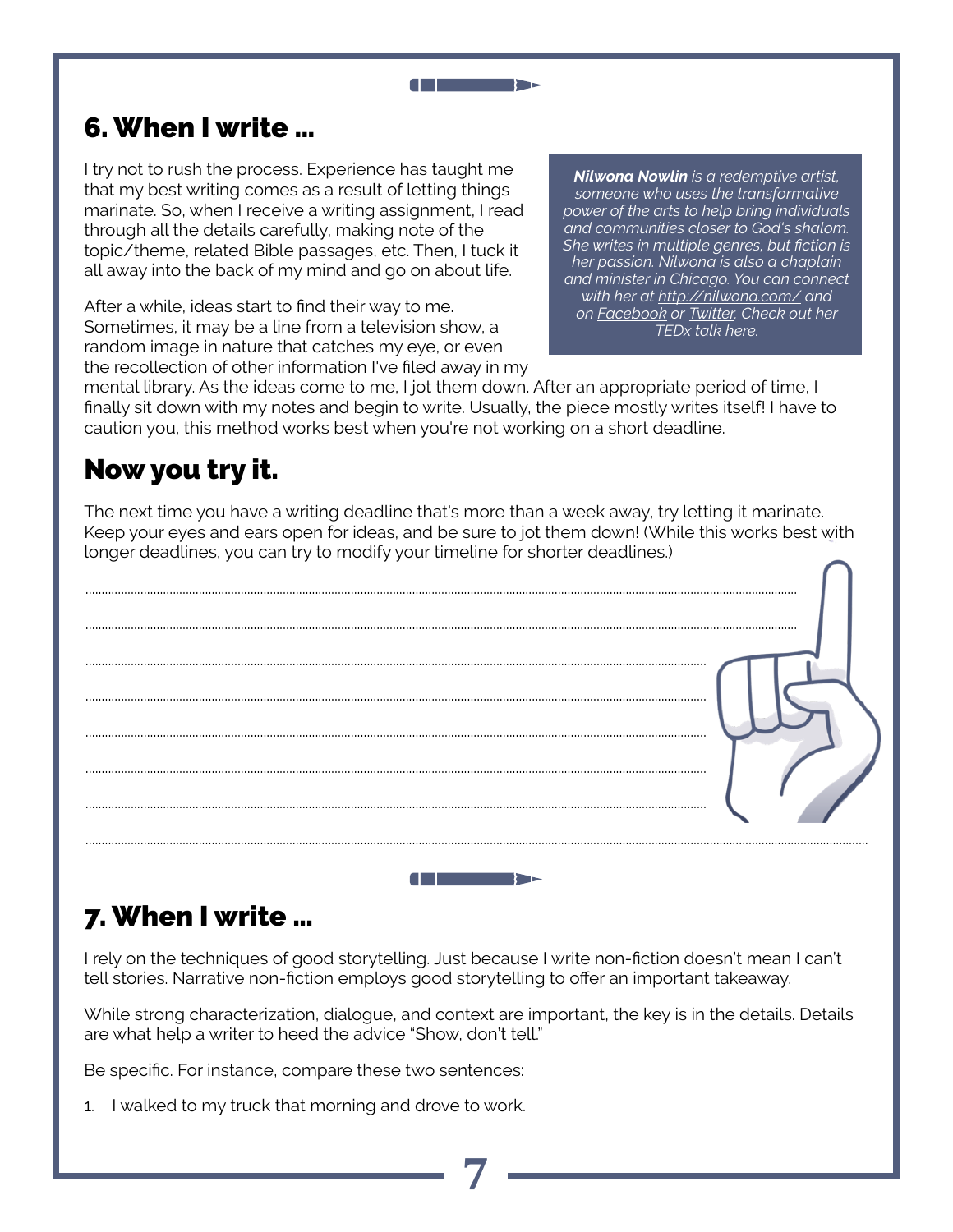2. The sun had barely made an appearance and it was in that in-between time of faint light peeking through the darkness that I wearily shuffled out to my beat-up red pickup truck, wondering yet again if those worn-out tires would get me to work before the shift bell rang.

Both sentences get me to my truck and off to work. But which one tells you more of the story? Obviously, #2 with more details:

- It's barely morning crack o'dawn.
- I'm tired and not all that eager to go.
- My vehicle is an old truck with worn tires.
- I do shift work and can't afford to be late.

*Lucinda Secrest McDowell is a storyteller and seasoned mentor who engages both heart and mind while "Helping You Choose a Life of Serenity & Strength." A graduate of Gordon-Conwell Theological Seminary and Furman University, McDowell is the award-winning author of 15 books including Soul Strong, Life-Giving Choices, Dwelling Places, and Ordinary Graces. She's also a member of the Redbud Writers Guild and AWSA, codirects the annual spiritual retreat reNEW – retreat for New England Writing & Speaking, and blogs weekly at [www.LucindaSecrestMcDowell.com](http://www.LucindaSecrestMcDowell.com).*

We communicate more clearly when we use the right words – not just "I walked to my truck," but "I wearily shuffled." Descriptive words.

But to provide details in your non-fiction story you must be a person who chooses to notice. To slow down and be attentive to life. And then to filter those details through your own mind so that you can portray them realistically, empathetically, or critically to others.

Our readers don't want us to tell them how to feel something or even what to feel. They want us to help them experience the situation so vividly that the lesson or emotion is naturally awakened within them. Good writing draws a picture for us and pulls us into the scene.

# Now you try it.

This prompt will help you develop detailed storytelling in your own writing:

- 1. Write about a recent experience in which you learned something new. I don't want to hear about what you learned; I want to actually experience it with you.
- 2. Draw me into the scene from the very first words with vivid descriptions of sights, smells, sounds. Help me be there with you – setting the scene not only of where you are physically, but also what you are feeling and thinking currently – where you are emotionally and spiritually as you begin to receive something new and unexpected.
- 
- 3. Show me the breakthrough or lesson or "new thing" as though you were writing a story. Don't preach but help me understand why the lightbulb went on in your mind and heart.
- 4. Finally, reveal an intersect between what you learned and what God says in the Bible. (This is what makes your story appropriate to use in a blog, devotional or speaking presentation.)

..................................................................................................................................................................................................................................................

..................................................................................................................................................................................................................................................

..................................................................................................................................................................................................................................................

**8**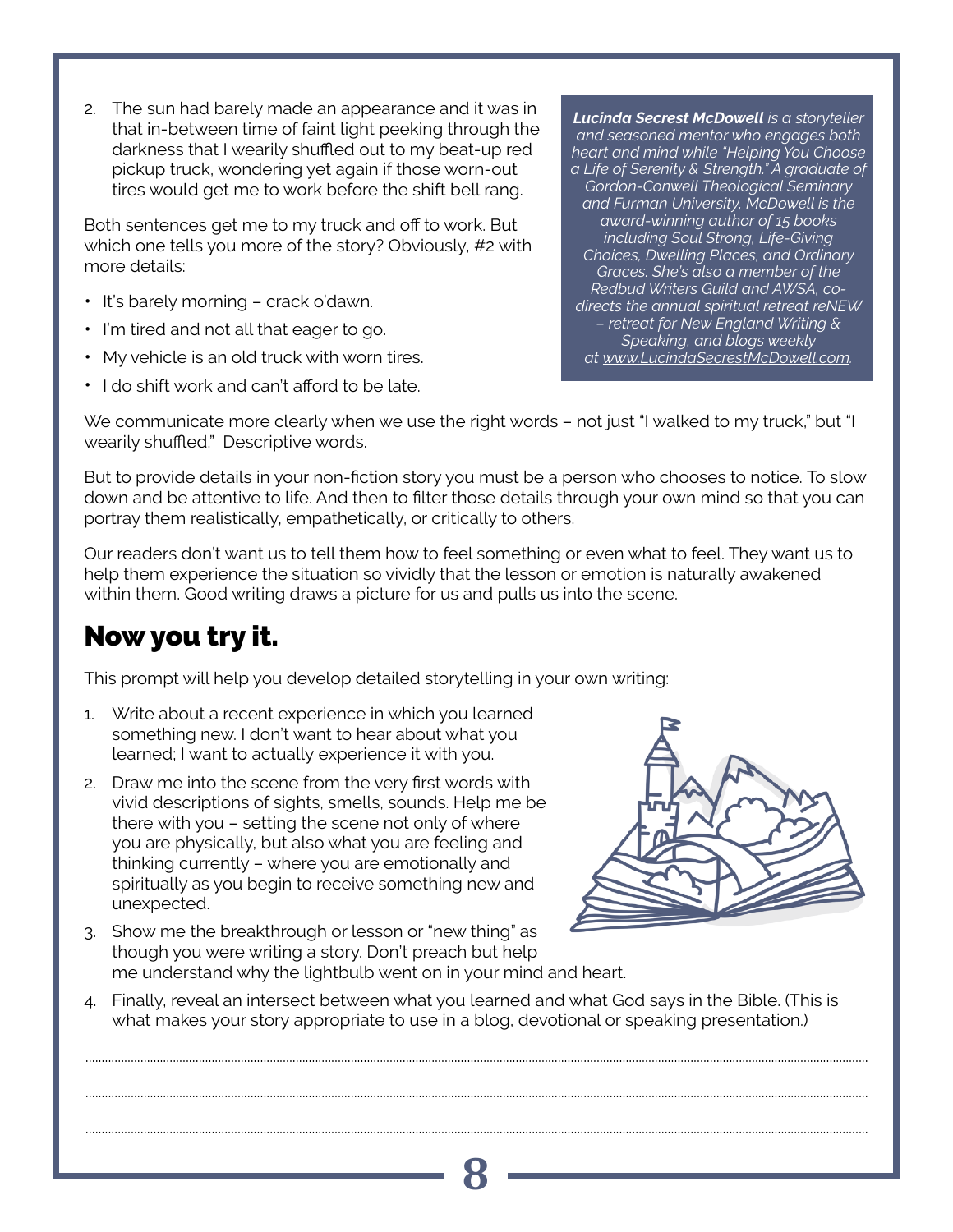### 8. When I write ...

I want to quit. Sometimes I do. Sometimes I swear off for the day and sometimes I swear off writing forever.

But! Eventually! I remember who I write for, and I drag my battered ego and every one of my fears and all of the negative voices in my head back to my computer and we all sit down and I write.

I know how courage and honesty works. If you can do it, I can do it. If I can do it, you can do it. If my only spiritual gift is going first, so be it. I will go first. I will write for the women who were brave enough to go before me, and I

**Sarah Guererro** is the author of Break Through: Disarmingly Joyful Ideas About Fear, Guilt, & Shame in Motherhood. As a woman of mixed ethnicity, she's learned to feast on Jesus' goodness in the in-between places. She lives with her husband and four children in Austin, Texas. You can learn more about Honesty is My Gift, Sarah's monthly newsletter/essay, here.

will write for the women who will be brave enough to come after me, and Holy Spirit-willing my words will be one more drop of creative water in this mighty river.

**All Britain Research** 

#### Now you try it.

Think about your ancestors, women whose stories weren't or couldn't be told, and think about the women you know whose stories need to be told, and maybe imagine some women coming after you. Write with and for and through them and marvel at your place of belovedness in this great cloud of witnesses.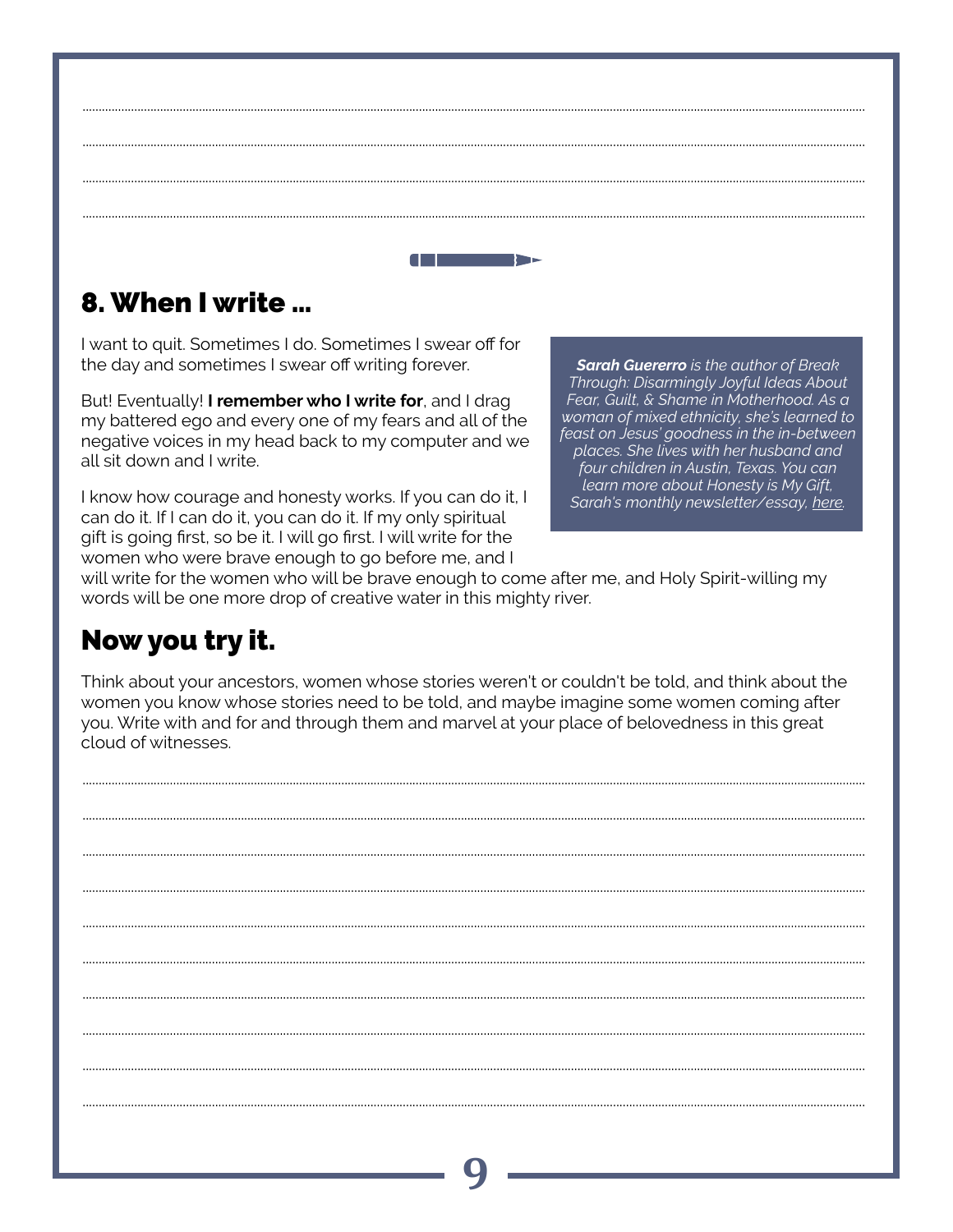God has always poured words into me as a way to understand my sojourn through the world. I have not always honored that gift. When I transitioned from my first career into my natural place as a writer, I embraced the childhood wish I'd forgotten, living to write.

With age, I become increasingly certain about many things. Among them is an appreciation for the wisdom of Socrates, who wrote,

*True wisdom comes to each of us when we realize how little we understand about life, ourselves, and the world around us.*

**When I write,** like American author Flannery O'Connor, I do so to discover what I know. For me, writing is a journey, *About Chelle A. Carter-Wilson: Each of us is the Perfect Image of God in every moment, even as we exist in a liminal state. I am an unflinching advocate for social justice...like Jesus. My ambiversion allows me to be in the world, but not quite of it. I write to discover what I know and what I don't. Having made peace with uneasiness and most of my fears, my capacity for swearing, when necessary to get the reader's attention, epitomizes my commitment to the precise word for every situation. Find her at [Chelle A. Carter-](https://chelleawilson.com/)[Wilson](https://chelleawilson.com/), [Facebook,](https://www.facebook.com/ChelleAWilsonTreatMeToAFeast) [Instagram](http://treatmetoafeast_holybadass/), and [Twitter](http://treatmetoafeast/).*

and of this I am certain; I may think I know where I will land, but seldom am I right.

Writing is the one thing I can't not do—you read that right, scribo ergo sum. I write because I am. Writing is the method by which I process information in the world, and in part, the way I learn most profoundly.

**I DE L'ANSIER** 

I can never predict when a scripture, a sermon, or seemingly random experience will ignite something within me that I am bound to pursue. Once it happens, I am drawn deeply into a dance, part research, part worship, part quiet listening, and then to the page. Often, my greatest revelations come in the early morning, walking the dog, squeezing in a run, islands of peace in a noisy, littered day.

**When I write**, I commune with the Divine. I surrender myself to listen for the still small voice, which I believe is God within me, calling me not to know, but to be open to discover. I bow humbly before the blank page, and so it begins.

**When I write**, I accept the dare. Are you willing to learn? Are you willing to stand the test? Are you fearless? Are you afraid? The process excites me precisely because it is entirely beyond my control. *Beyond my control, but entirely divinely ordained*. Often, I find myself testing what I believe, knowing that by faith, more will be revealed, and I will be better for the journey. I grow each time I fill a page.

**When I write**, I join generations of men and women known and those whose names will never be known to us, who have surrendered themselves as instruments of the Holy Spirit. According to author, Catholic priest, and former president of Gonzaga University Fr. Robert J. Spitzer, S.J., Ph.D., our job is to follow this sense of being drawn, and to exert the effort to put words into what our heart already seems to know. The Holy Spirit will take care of the rest.

**When I write**, I honor God, actively practicing gratitude for this underserved gift. From something I wrote nearly 10 years ago, I offer this encouragement as a prayer,

"I am thankful that I was able to write my pleas, my prayers, talking myself through my fear using my faith. I do not believe that Christians are never afraid. I believe that we have been given resources to walk through our fears to the throne of Grace, to find our rest and refreshment and refuge there. Listen to what my wise friend wrote about writing yourself out of the dark, I write and

**10**